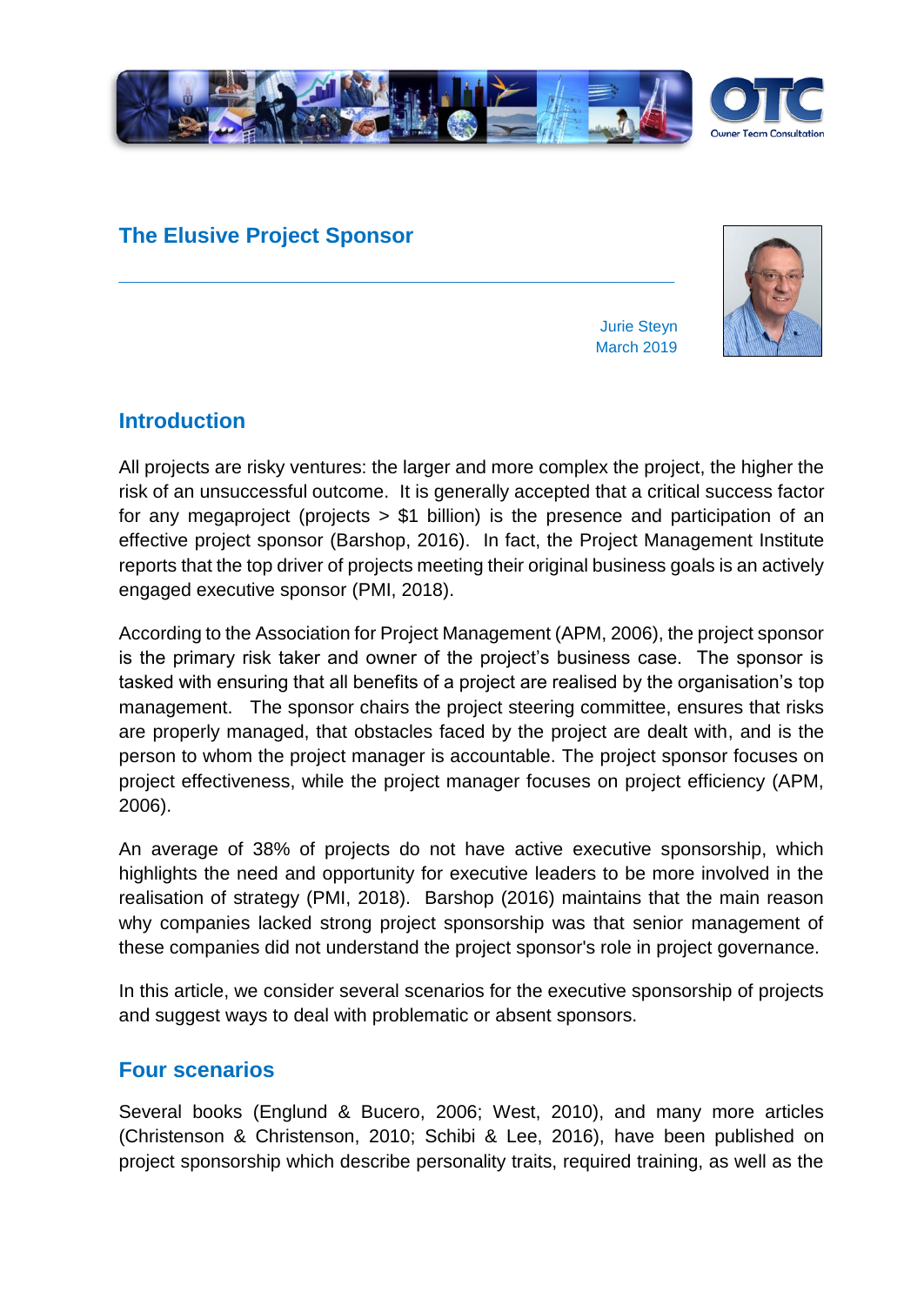role and responsibilities of project sponsors. Whilst it is true that an effective sponsor is essential for project success, it is also true that not all sponsors are equally effective.

Four scenarios regarding the effectiveness and availability of project sponsors are described, with ways to deal with potential problem. The scenarios are described in some detail in Figure 1.



**Figure 1: Four sponsor scenarios**

The four sponsor scenarios are:

- **Effective sponsor:** The effective sponsor knows what to do and has the executive power and resources to do it;
- **Ineffective sponsor:** The ineffective sponsor can have gaps in his training and/or may be at a too low level in the organisation;
- **Missing sponsor:** The missing sponsor has either left the project for other responsibilities or has not been appointed yet; and
- **Reluctant sponsor:** The reluctant sponsor may meet all the requirements, but doesn't want to accept the responsibility.

Each of these scenarios is discussed in more detail in the following sections.

#### **The effective sponsor**

According to West (2015), the value of an effective project sponsor is the product of the value of the project to the organisation, and the role that the project sponsor plays in a successful project. He states that above all else, it is the effectiveness of the project sponsor that is critical to a successful project.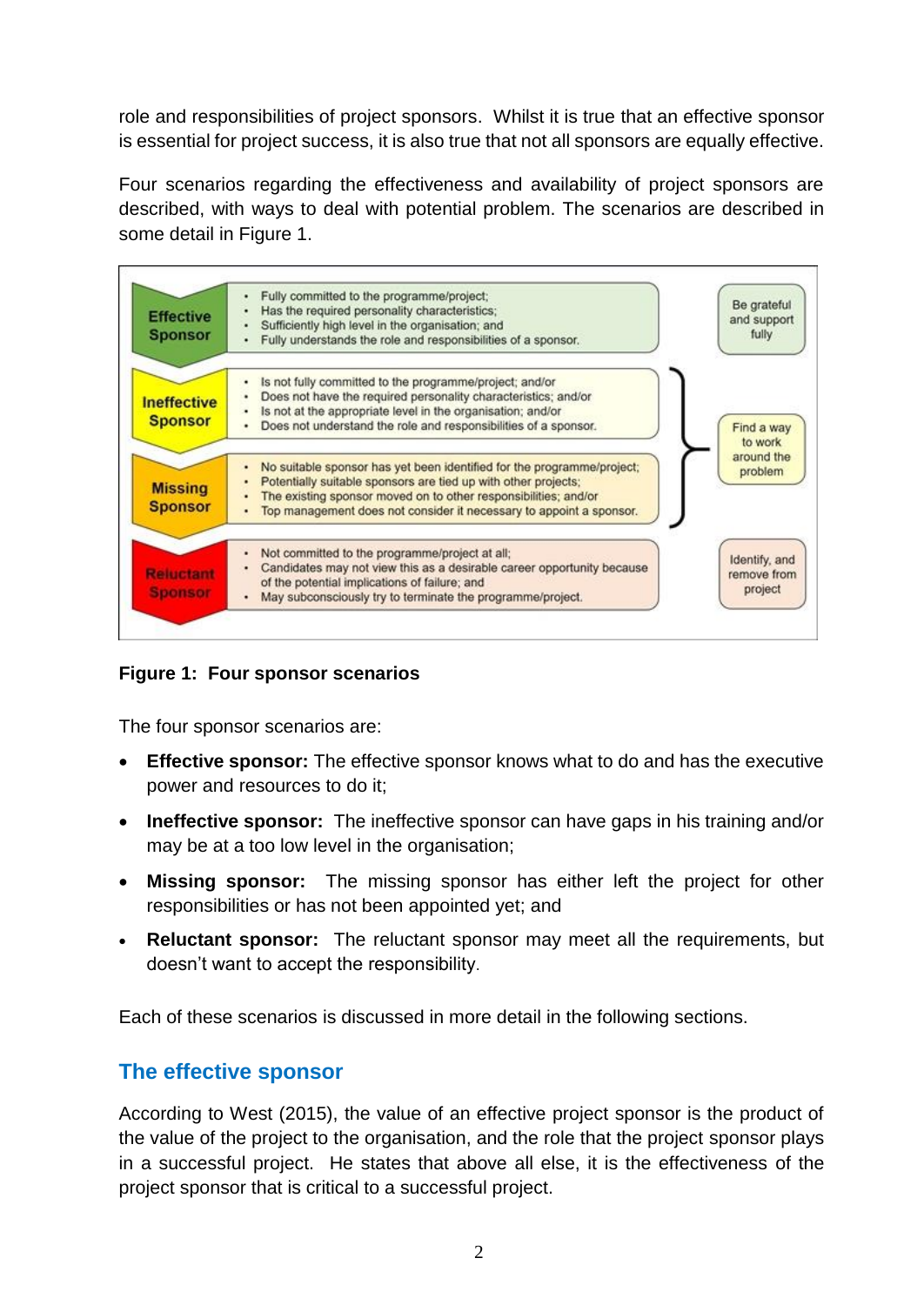Truly effective sponsors are hard to find and should be nurtured by their owner organisations and appreciated by the project manager and project team. The effective sponsor will be of appropriate seniority in the organisation, work closely with and mentor the project manager, understand the basics of project management, negotiate support and resources for the project, and be able to make decisions based on facts. Depending on the size and complexity of the projects, the effective project sponsor may be able to sponsor more than one project. In most organisations the project sponsor will have other responsibilities which may lead to time constraints. The effective sponsor will be able to manage his/her time properly and obtain assistance when required.

An effective sponsor has some key requirements that must be met by the project management team. They have a need to feel involved in the project process, require a constant stream of timely information, must be able to trust the project manager (and vice versa!), need help with managing their project commitments, and assistance with the preparation for meetings with stakeholders.

An effective sponsor will also be able to stop a project when there is no real justification to proceed, in other words when the intended business objectives are no longer achievable. Stopping a project in the front-end loading phase, when there is no longer any justification to proceed, does not constitute a failure, but rather shows strength of character and a keen business sense on the part of the sponsor and his project management team.

## **The ineffective sponsor**

As mentioned before, an effective sponsor is essential for successfully completing a megaproject. The direct corollary is that an ineffective sponsor greatly increases the probability of an unsuccessful project in the form of schedule and cost overruns, and not delivering on the organisation's strategic objectives.

Project sponsors may be ineffective for several reasons, some of which are listed below:

- Uncertainty on the actual role of the project sponsor on a project;
- Insufficient training in, or experience with, project sponsorship;
- The sponsor may be unwilling/unable to make decisions;
- The sponsor is at too low a level in the organisation to be effective;
- Too busy with other management obligations and not available to project team;
- Deliberately wasting time on less important matters to avoid sponsor responsibilities
- Preoccupation with personal matters which takes focus off the project; and
- The sponsor may be reluctant to take on the role of sponsor (more later);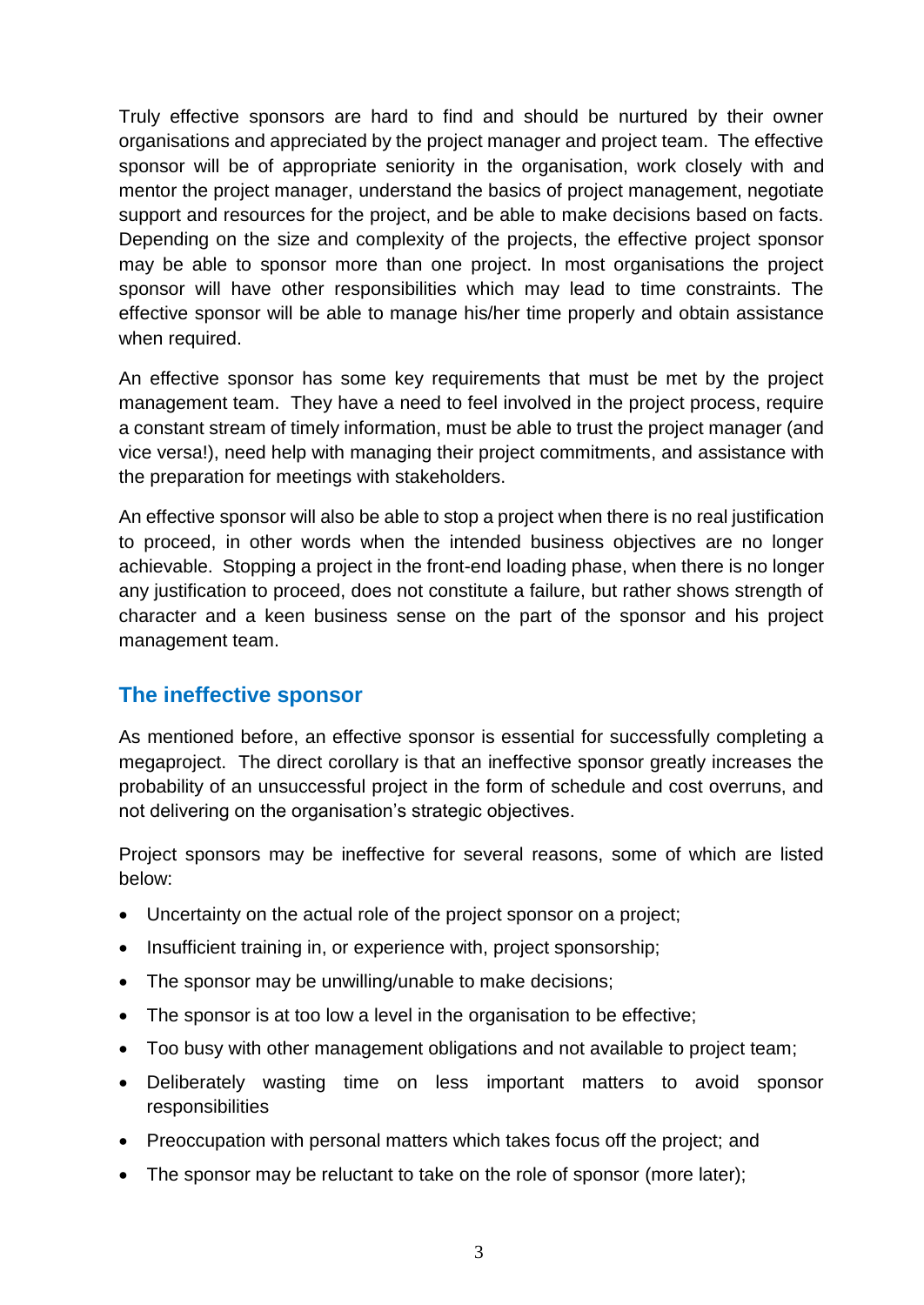Some of these causes are relatively simple to overcome. For instance, a sponsor who is insufficiently trained on the 'why' and the 'how' of sponsorship, and is willing to learn, can be trained. Training can involve formal courses, or on-the-job training by other experienced sponsors. Very experienced project managers can also lead and assist the 'inexperienced' sponsor, as illustrated in Figure 2.



**Figure 2: Assisting the ineffective sponsor (**Adapted from van Heerden et al, 2015)

Sponsors who are unwilling to make decisions, may also be too low in the management hierarchy. The project manager can attempt to deal with the problem by using a formal scope management procedure and taking the inexperienced sponsor through the motivation in detail. If this does not deliver the desired results, or the sponsor is at too low a level to have an impact, the project manager will have to approach a trusted member of the organisation's management team to discuss the concern and the potential negative consequences on the project.

Sponsors with insufficient time to deal with the project related matters can be addressed by discussions between sponsor and project manager. If the reason is that the sponsor wants to remain in his/her comfort zone, training may be the answer. If not, the project manager can offer to temporarily take on some of the sponsor responsibilities while the sponsor delegates some of the other responsibilities. Sponsors who are preoccupied with personal problems can transfer some of the sponsorship responsibilities to the project manager or other subordinates.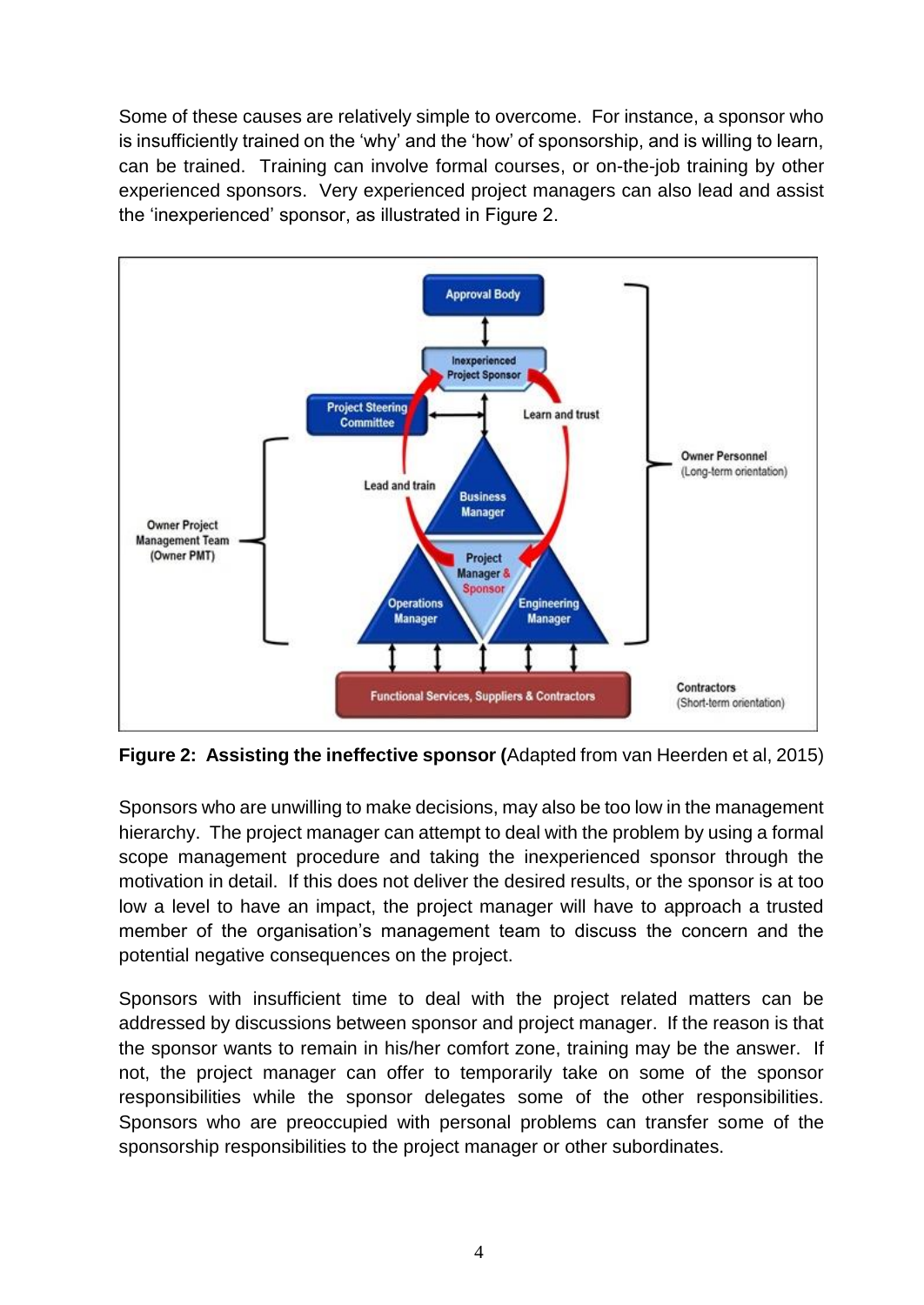Lastly, sponsors who are reluctant to take on the role of sponsor will be discussed under a separate heading.

# **The missing sponsor**

'Missing' sponsors are unavailable to meet project responsibilities (sometimes right from the start, or at some later point in the project) because nobody has been appointed to the position or they are otherwise occupied. Sponsors can be 'missing' from the sponsorship function for any of the following reasons:

- No sponsor has yet been appointed for the project;
- An existing sponsor was moved or promoted to another function;
- An ineffective or reluctant sponsor was removed from the position;
- Top management does not consider it necessary to appoint a sponsor;
- Medical or family emergencies, resulting in time away from the office; and
- The sponsor may be overloaded with other projects and/or responsibilities.

There are ways to overcome the gap left by a 'missing' sponsor, although it places an additional burden on the owner project management team. Several members of the project management team can act as project sponsor, as shown in Figure 3.



**Figure 3: Filling the gap of a missing sponsor** (Adapted from van Heerden et al, 2015)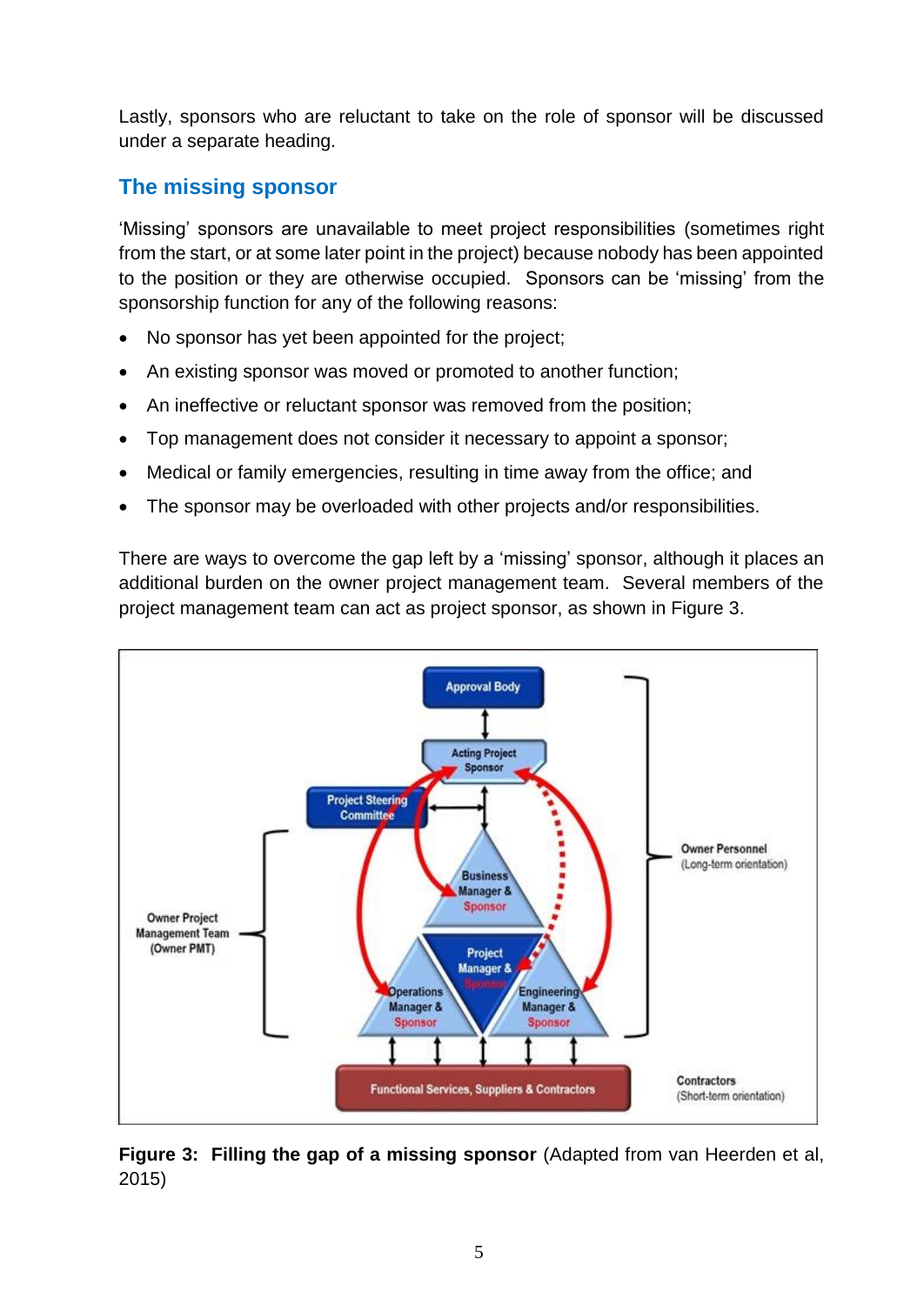There are typically four key players in the project management team of any megaproject, namely the project manager, the business manager, the operations manager and the engineering manager. Any one of these should be able to act as project sponsor. When the sponsor post is expected to remain vacant for an extended period, the sponsor responsibilities can be divided up amongst the different managers. Alternatively, each of the managers in the project team can rotate to the position of acting project sponsor for a specific period, say a month at a time. Keep in mind that an acting sponsor in the place of a 'missing' sponsor can keep the project moving along, but can never be as effective as a dedicated and committed sponsor.

The structure for a programme is depicted in Figure 4, with similar acting arrangements as before. Programmes are typically larger, more complex and subject to more uncertainty than projects, which implies that the need for a full-time sponsor is even greater if a successful programme is desired.



**Figure 4: The elusive sponsor of a programme** (Adapted from van Heerden et al, 2015)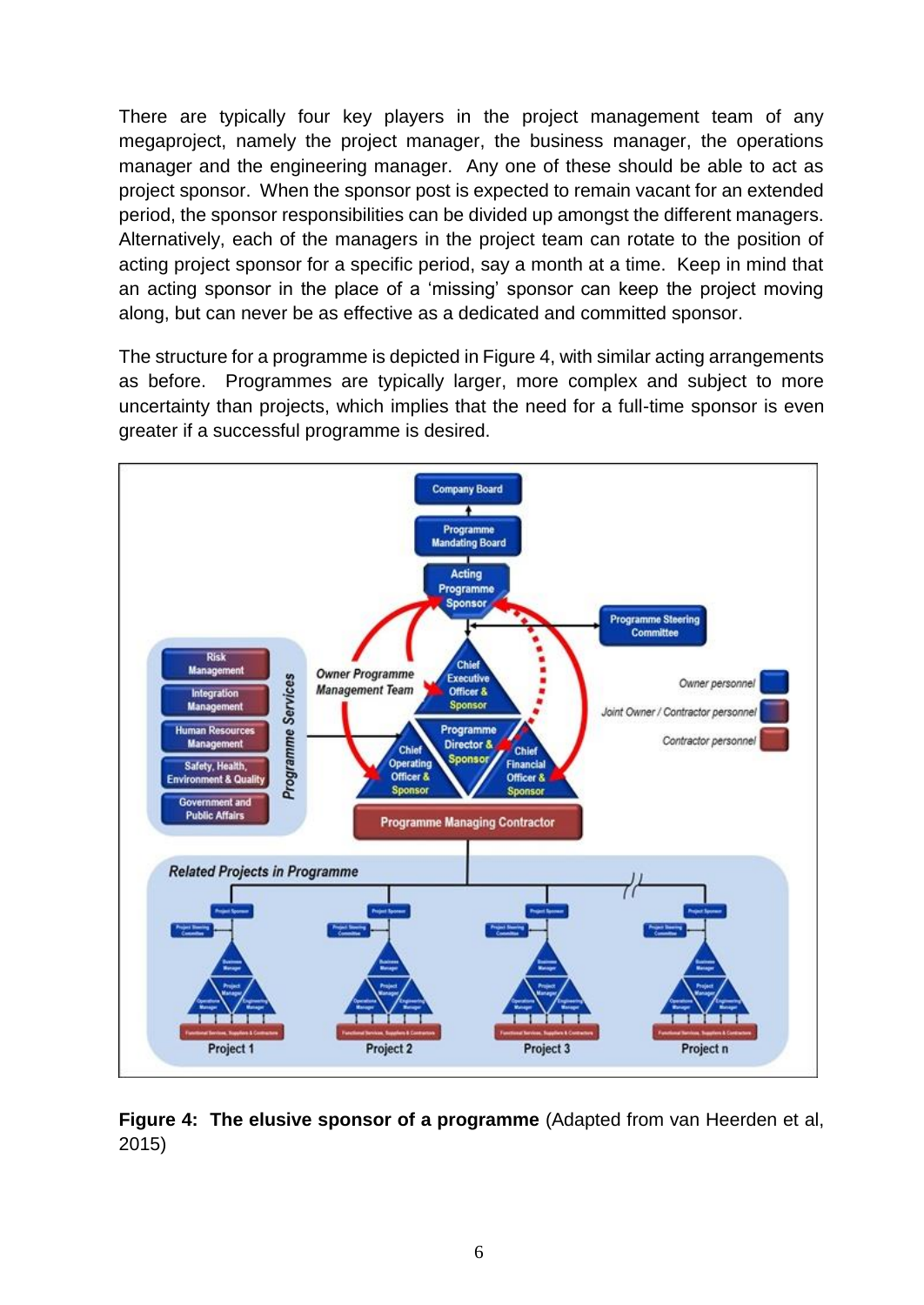# **The reluctant sponsor**

A reluctant sponsor, as the name implies, is a person who does not want to be in that position of responsibility. Perkins (2015) refers to them as resistant sponsors, and states that resistant sponsors may be blatant or passive-aggressive in their efforts to block progress: indeed, a very dangerous situation. In my opinion, having a reluctant project sponsor on board is far worse than having an ineffective or 'missing' sponsor.

Sponsors can be referred to as 'reluctant' for any of the following reasons:

- They consider the project to be a career-limiting disaster;
- They don't wish to be tied down for the multi-year lifespan of the project;
- They anticipate that the project will diminish their current responsibilities;
- The project proposal was not their preferred option; and
- They want to fulfil their prophecy that the project will be unsuccessful.

Reluctant sponsors can have very negative effects on project success and can demoralise project management teams (Perkins, 2015). This can lead to project team members leaving the project, rather than work in a toxic environment.

When dealing with a reluctant sponsor, the following approaches can be considered (Perkins, 2015):

- **Remain professional**: Don't resort to personal attacks on a reluctant sponsor. Rather blame the work processes and seek or offer solutions;
- **Keep the reluctant sponsor informed:** Discuss matters requiring difficult decisions with the reluctant sponsor prior to formal meetings to avoid time being wasted during project steering committee meetings;
- **Document thoroughly:** Project management practice requires the team to document agreements, motivate change requests, keep a risk register, list and follow up on action items, etc. Ensure that all documentation is timely and thorough with a reluctant sponsor;
- **Call in supporters:** Ask high-level supporters of the project in the organisation to highlight the project's value. Stubborn reluctant sponsors will find it hard to continue destructive behaviour in the face of continuous enterprise-wide support;
- **Informal engagement:** Ask a senior member of the organisation's management team, respected by the reluctant sponsor, to discuss the project with him/her. If the discussion is penetrating enough, reluctant sponsors may modify their destructive behaviour; and
- **Auto-ignition:** Let reluctant sponsors destroy themselves through their actions. This is a risky, last-ditch effort, based on the hope that the rest of the organisation will recognise the reluctant sponsors' poor decisions, and remove them from the sponsorship responsibilities.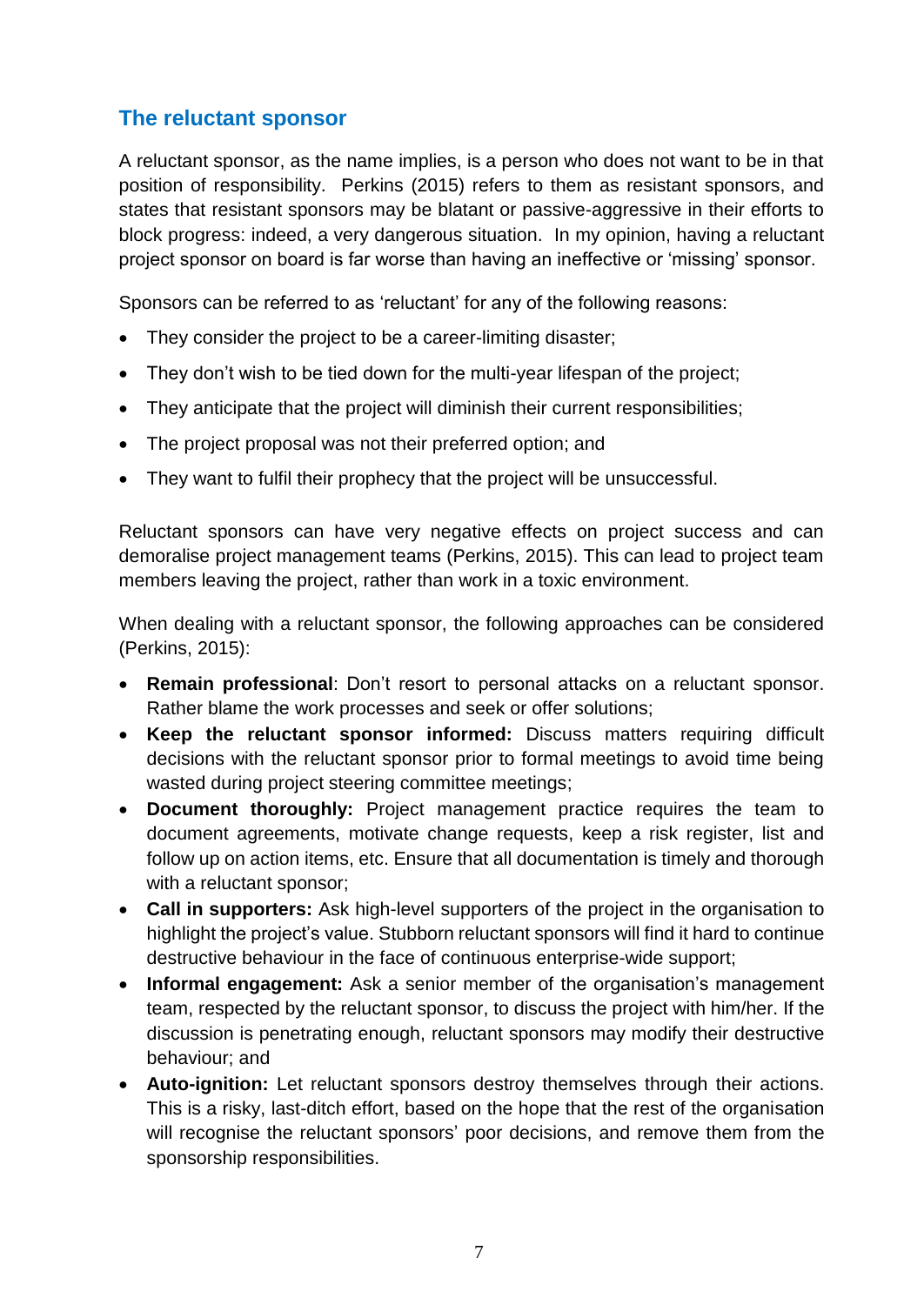# **Concluding remarks**

Ashkenas (2016) states that the project sponsor should be the first appointment to be made when steps are taken to implement corporate strategy. Before launching a new project, the sponsor and the project leader should meet to set, clarify, and align expectations. This is particularly important if the sponsor was not actively involved in the project initiation phase, and may not understand the background and risks.

Several authors have expressed the concern that due to the growing number of megaprojects in the world, good project sponsors are becoming increasingly difficult to find in the open market or inside the organisation (Merrow, 2011; Barshop, 2016). Organisations are encouraged to train their executives for future roles as project sponsors. If your company has a need for project sponsorship training, do not hesitate to contact us at OTC.

#### **References**

**APM** (Association for Project Management), 2006, *APM Body of knowledge, 5th edition*. Association for Project Management, High Wycombe, Buckinghamshire.

**Ashkenas, R.,** 2016, Before starting a project, get your sponsor on board. Available from [https://www.forbes.com/sites/ronashkenas/2016/05/09/before-starting-a-project](https://www.forbes.com/sites/ronashkenas/2016/05/09/before-starting-a-project-get-your-sponsor-on-board/#127c26f779c9)[get-your-sponsor-on-board/#127c26f779c9.](https://www.forbes.com/sites/ronashkenas/2016/05/09/before-starting-a-project-get-your-sponsor-on-board/#127c26f779c9) Accessed18 February 2019.

**Barshop, P.,** 2016, *Capital projects: what every executive needs to know to avoid costly mistakes and make major investments pay off.* John Wiley & Sons, Inc., Hoboken, New Jersey.

**Christenson, D. & Christenson, J.** 2010, *Fundamentals of project sponsorship*. Paper presented at PMI® Global Congress 2010, in Washington, DC. Project Management Institute.

**Englund, R.L. & Bucero, A.,** 2006, *Project sponsorship: achieving management commitment for project success.*, Jossey-Bass, San Francisco, CA.

**Merrow, E.W.,** 2011, *Industrial megaprojects: concepts, strategies, and practices for success*., John Wiley & Sons, Inc., Hoboken, New Jersey.

**Perkins, B.,** 2015, *6 ways to cope with a resistant sponsor*. Available from [https://www.computerworld.com/article/2883748/6-ways-to-cope-with-a-resistant](https://www.computerworld.com/article/2883748/6-ways-to-cope-with-a-resistant-sponsor.html)[sponsor.html.](https://www.computerworld.com/article/2883748/6-ways-to-cope-with-a-resistant-sponsor.html) Accessed on 14 February 2019.

**PMI** (Project Management Institute), 2018, *2018 Pulse of the profession*. Project Management Institute, Philadelphia, PA.

**Schibi, O. & Lee, C.,** 2015, *Project sponsorship: senior management's role in the successful outcome of projects.* Paper presented at PMI® Global Congress 2015, EMEA, London, England. Project Management Institute.